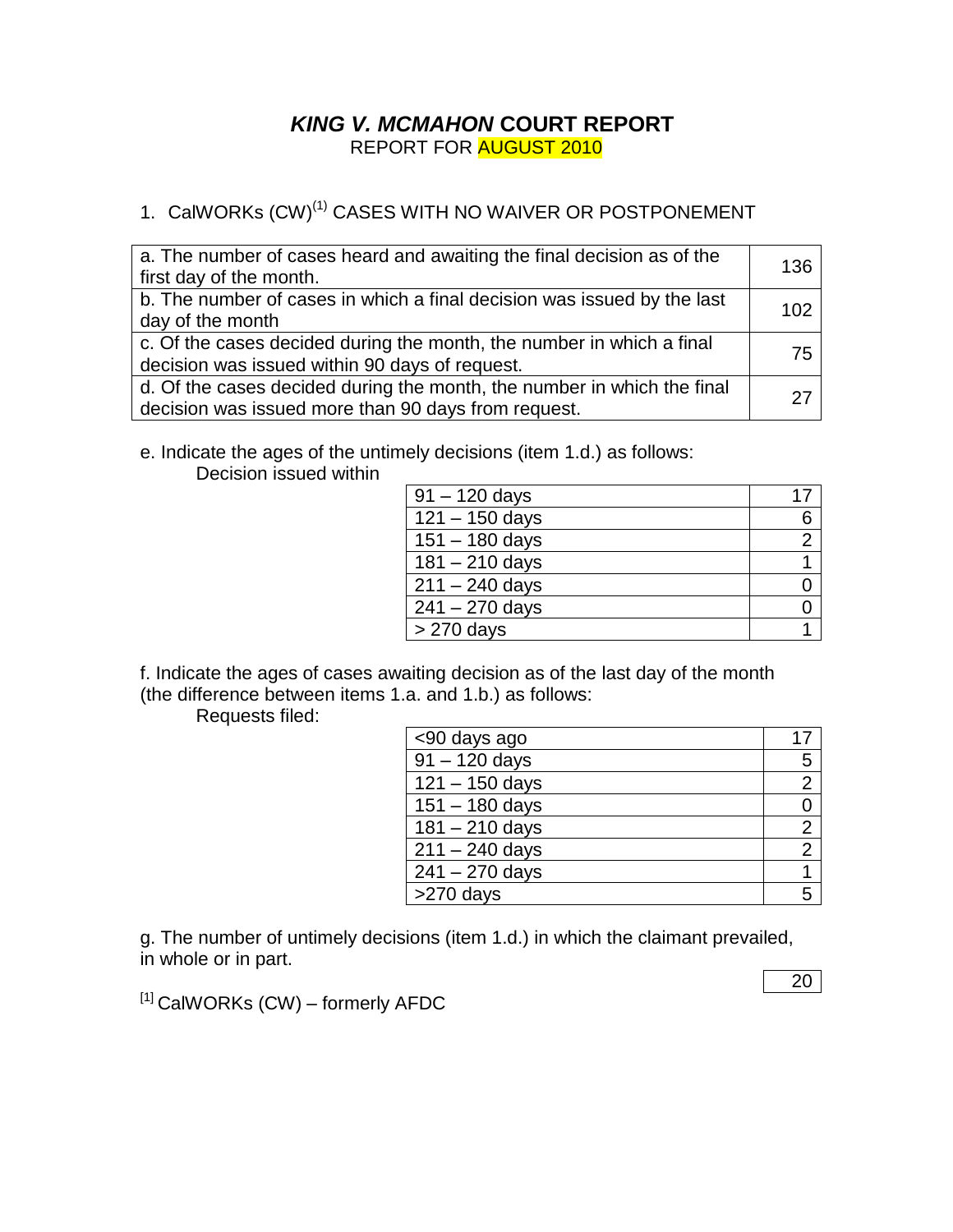### CW ONLY CASES WITH POST HEARING CONTINUANCE (WAIVER)

| a. The number of cases heard and awaiting final decision as of the first  | 24 |
|---------------------------------------------------------------------------|----|
| day of the month.                                                         |    |
| b. The number of cases in which the final decision was issued by the last | 11 |
| day of the month.                                                         |    |
| c. Of the cases decided during the month, the number in which the final   |    |
| decision was issued within 90 days of request.                            |    |
| d. Of the cases decided during the month, the number in which the final   |    |
| decision was issued more than 90 days from request.                       |    |

e. Indicate the age of the untimely decisions (item 2.d.) as follows:

Decisions issued within

| $91 - 120$ days    |  |
|--------------------|--|
| $121 - 150$ days   |  |
| $151 - 180$ days   |  |
| $181 - 210$ days   |  |
| $211 - 240$ days   |  |
| $241 - 270$ days   |  |
| More than 270 days |  |

f. Indicate the age of cases awaiting decision as of the last day of the month (the difference between items 2.a. and 2.b.) as follows:

Request filed:

| <90 days ago     |  |
|------------------|--|
| $91 - 120$ days  |  |
| $121 - 150$ days |  |
| $151 - 180$ days |  |
| $181 - 210$ days |  |
| $211 - 240$ days |  |
| $241 - 270$ days |  |
| $>270$ days      |  |

g. The number of untimely decisions (item 3.d.) in which the claimant prevailed, in whole or in part.

- 2
- In those cases where the hearing was continued on the motion of the Administrative Law Judge prior to the close of the record or the record remained open after the hearing for submission of evidence, the number of days (1 day or greater) for continuance or holding the record open are computed as an extension to the 60 / 90 days from the date of the hearing request prior to indicating the age of a case having a post hearing continuance.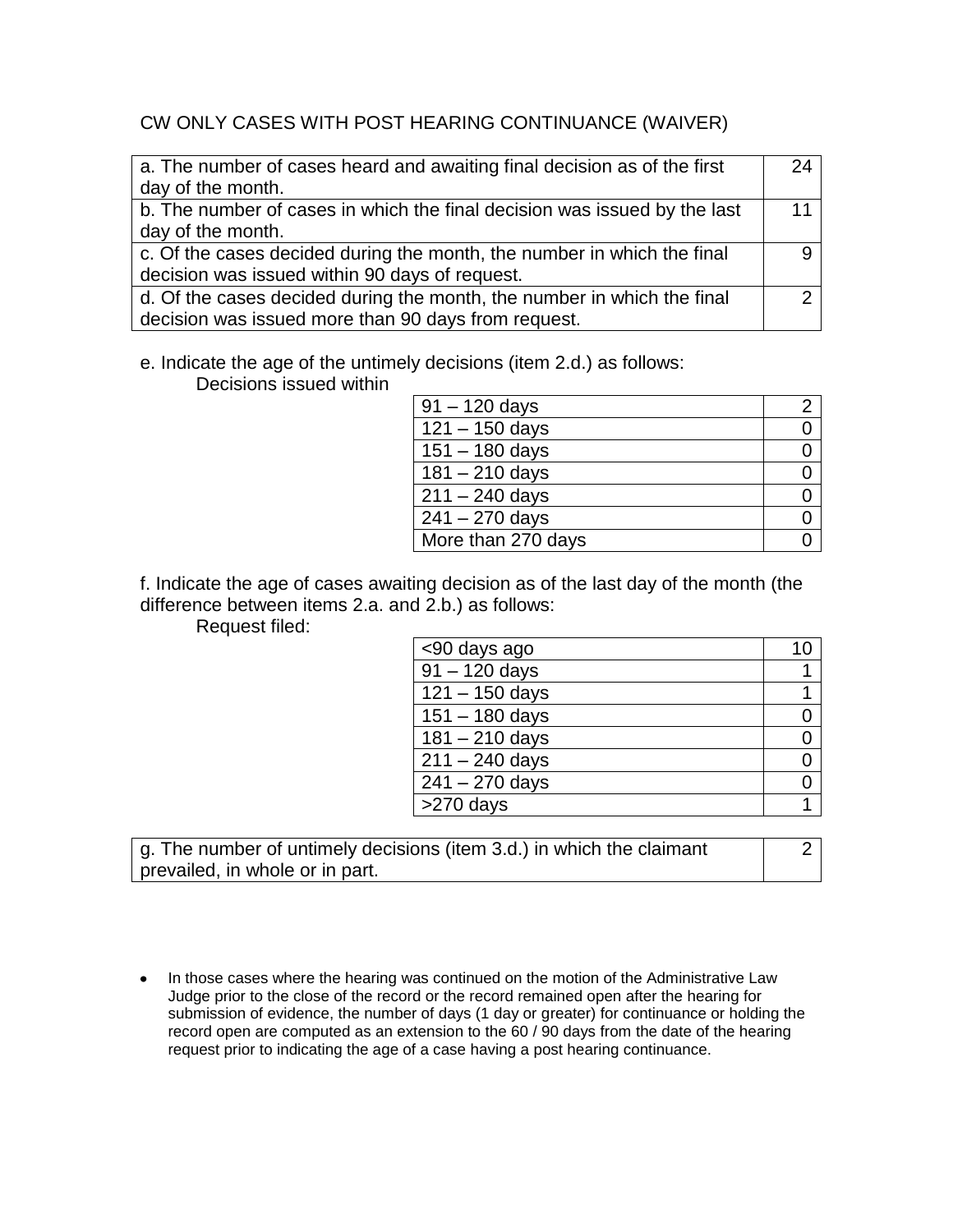## CW CASES WITH PREHEARING POSTPONEMENT

| a. The number of cases heard and awaiting final decision as of the first  | 85 |
|---------------------------------------------------------------------------|----|
| day of the month.                                                         |    |
| b. The number of cases in which the final decision was issued by the last | 44 |
| day of the month.                                                         |    |
| c. Of the cases decided during the month, the number in which the final   | 33 |
| decision was issued within 90 days of request.                            |    |
| d. Of the cases decided during the month, the number in which the final   | 11 |
| decision was issued more than 90 days from request.                       |    |

e. Indicate the age of the untimely decisions (item 3.d.) as follows:

Decisions issued within

| $91 - 120$ days    |  |
|--------------------|--|
| $121 - 150$ days   |  |
| $151 - 180$ days   |  |
| $181 - 210$ days   |  |
| $211 - 240$ days   |  |
| $241 - 270$ days   |  |
| More than 270 days |  |

f. Indicate the age of cases awaiting decision as of the last day of the month (the difference between items 3.a. and 3.b.) as follows:

Request filed:

| <90 days ago     | 22 |
|------------------|----|
| $91 - 120$ days  | 4  |
| $121 - 150$ days | 5  |
| $151 - 180$ days | 3  |
| $181 - 210$ days |    |
| $211 - 240$ days |    |
| $241 - 270$ days |    |
| >270 days        | հ  |

g. The number of untimely decisions (item 3.d.) in which the claimant prevailed, in whole or in part.

2